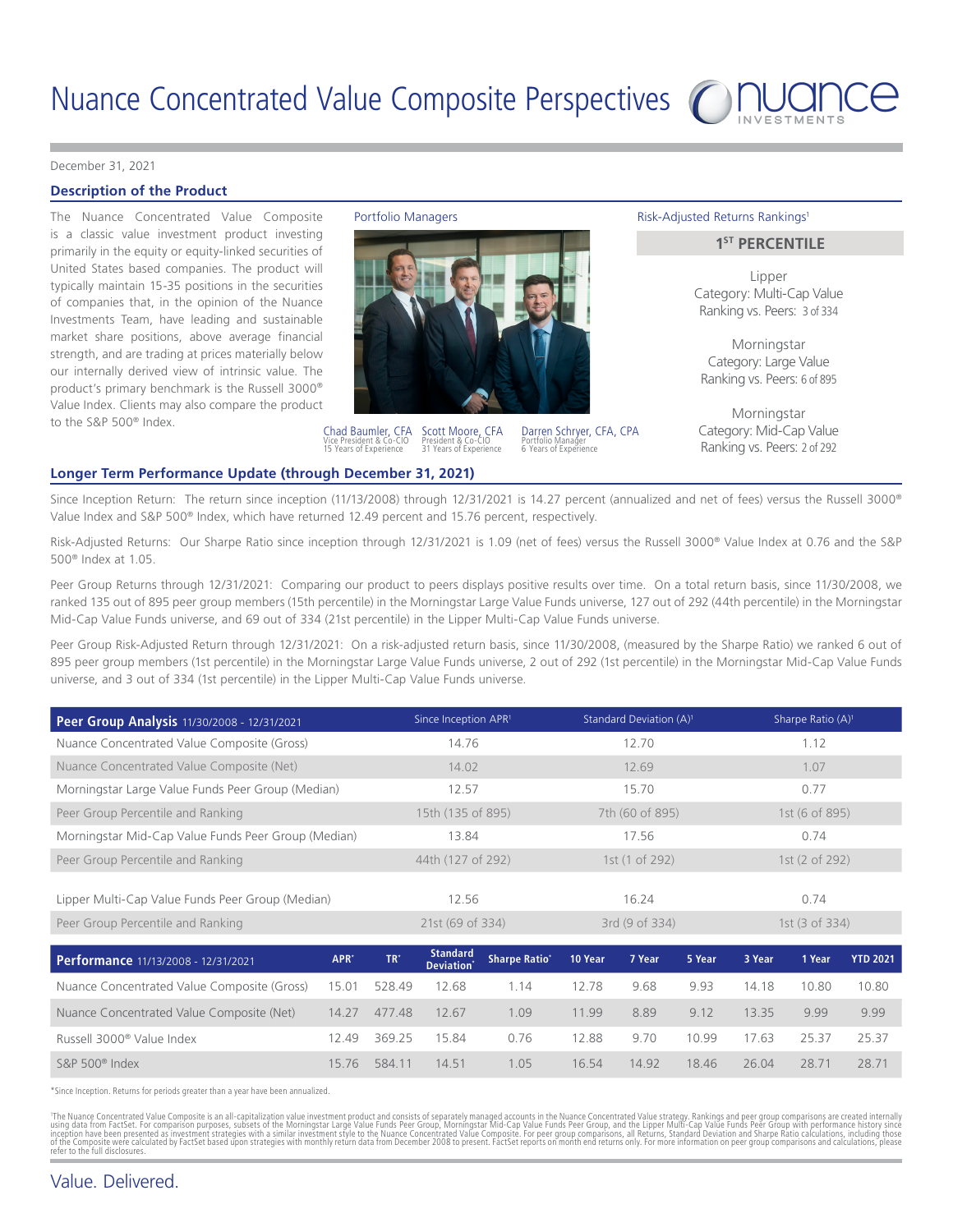# **Shorter Term Performance Update** (Two-Year and Year-to-Date)

| Current 2-Year Period as of $12/31/2021$<br>Rolling 2-Year Return Periods |                              |       |                                            |                                              |  |  |  |  |  |
|---------------------------------------------------------------------------|------------------------------|-------|--------------------------------------------|----------------------------------------------|--|--|--|--|--|
| 11/30/2008 - 12/31/2021                                                   | Periods Beating the<br>Index |       | Composite (%)<br>Annualized<br>Net of Fees | Russell 3000 <sup>®</sup><br>Value Index (%) |  |  |  |  |  |
| Nuance Concentrated<br>Value Composite                                    | 89/134                       | 66.4% | 6.67                                       | 13.55                                        |  |  |  |  |  |



Your team at Nuance cautions clients regarding the use of short-term performance as a tool to make investment decisions. That said, if a client wants to consider our short-term performance, we recommend emphasizing two-year rolling periods since our inception. Our normal discussion of short-term performance will center on two-year performance, but we will also note calendar year to date results as is our tradition.

For the period ending December 31, 2021, the Nuance Concentrated Value Composite two-year rolling return is 6.67 percent (annualized and net of fees) versus the Russell 3000® Value Index and S&P 500® Index which have returned 13.55 percent and 23.41 percent, respectively. Overall, we have outperformed in 89 out of the available 134 two-year periods as shown in the chart labeled Rolling 2-Year Return Periods.

Year-to-date, the Nuance Concentrated Value Composite has returned 9.99 percent (net of fees) versus the Russell 3000® Value Index and the S&P 500® Index, which have returned 25.37 percent and 28.71 percent respectively.

| Nuance Concentrated Value Composite (Gross) 4.47 42.24 18.79 6.85 18.41 35.33 8.88 (1.28) 20.49 12.11 (3.82) 28.92 4.25 10.80 |
|-------------------------------------------------------------------------------------------------------------------------------|
| 4.47 41.70 18.13 6.29 17.79 34.45 8.07 (1.98) 19.70 11.29 (4.55) 28.00 3.48 9.99                                              |
| 19.76 16.23 (0.10) 17.55 32.69 12.70 (4.13) 18.40 13.19 (8.58) 26.26 2.87 25.37                                               |
| 26.46 15.06 2.11 16.00 32.39 13.69 1.38 11.96 21.83 (4.38) 31.49 18.40 28.71                                                  |
|                                                                                                                               |

# **Composition of the Portfolio** as of [12/31/2021](DBF_DATE_EOM_SHORT)

| <b>Portfolio Characteristics<sup>2</sup></b>                              | <b>Nuance Concentrated</b><br><b>Value Composite</b> | Russell 3000 <sup>®</sup><br><b>Value Index</b> |
|---------------------------------------------------------------------------|------------------------------------------------------|-------------------------------------------------|
| Weighted Average Market Cap                                               | 24.6 <sub>b</sub>                                    | 156.3 <sub>b</sub>                              |
| Median Market Cap                                                         | 13.8 <sub>b</sub>                                    | 2.5 <sub>b</sub>                                |
| Price to Earnings (internal and ttm)*                                     | 15.4x                                                | 19.5x                                           |
| Price to Earnings (ex-neg earnings)                                       | $\qquad \qquad$                                      | 17.3x                                           |
| Dividend Yield                                                            | 1.5%                                                 | 1.8%                                            |
| Return on Equity                                                          | 10.6%                                                | 13.1%                                           |
| Return on Assets                                                          | 3.7%                                                 | 2.6%                                            |
| Active Share vs Russell 3000 <sup>®</sup> Value<br>Index                  | 98%                                                  |                                                 |
| Upside/Downside Capture Ratio vs<br>Russell 3000 <sup>®</sup> Value Index | $82\%$ / 64%                                         |                                                 |
| Number of Securities                                                      | 22                                                   | 2.304                                           |

We continue to be pleased with the overall composition of the portfolio. Remember that we are seeking investment opportunities in leading business franchises with better than average valuation support. Using the adjacent table, you can see that the portfolio has a Price to Earnings ratio of 15.4x versus the Russell 3000® Value Index of 19.5x. We are achieving this ratio with a portfolio of companies that have a return on assets of 3.7 percent versus the Russell 3000® Value Index of 2.6 percent. This dichotomy of above average companies selling at below average multiples has the opportunity for outperformance over the long-term, in our opinion.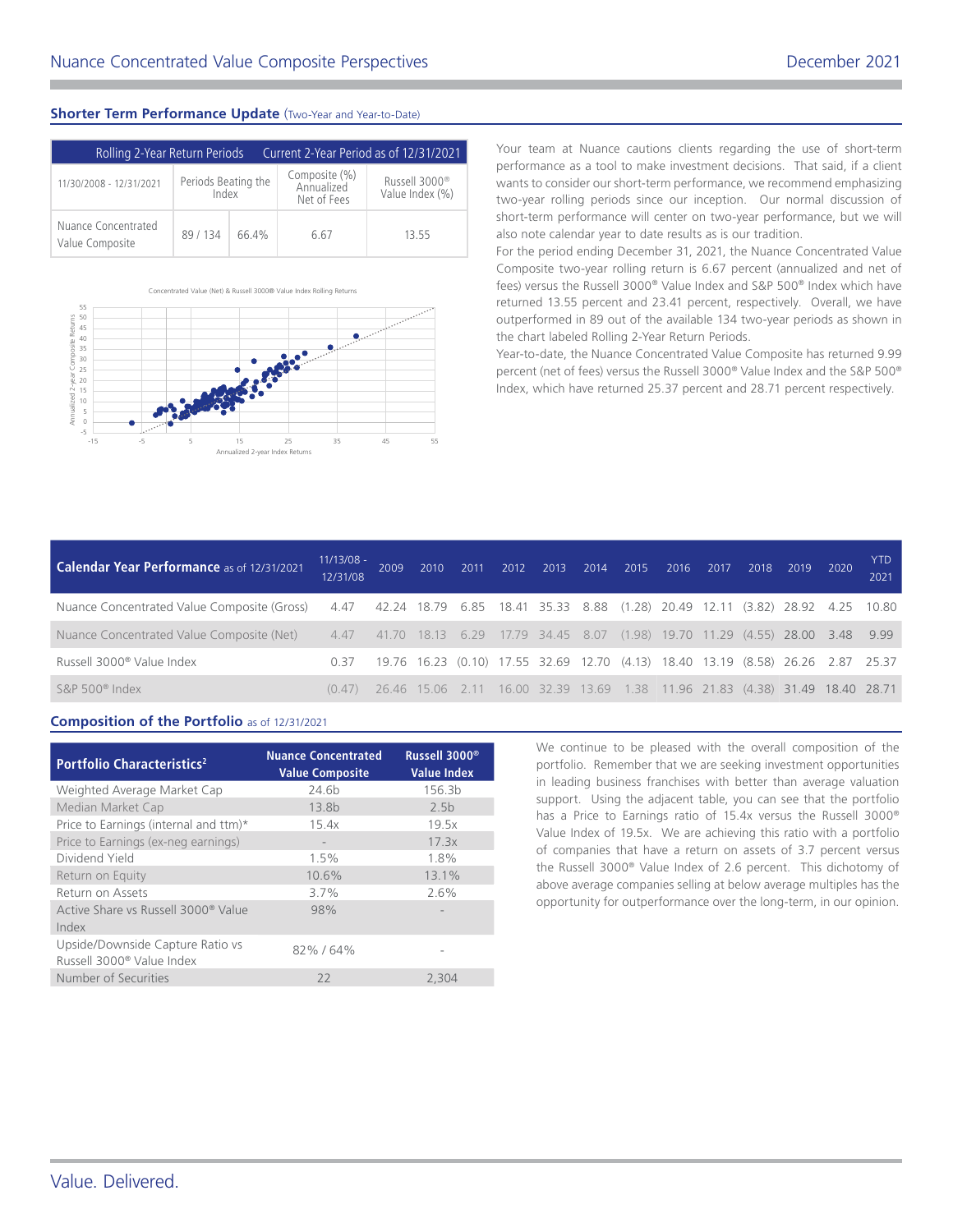# **Sector Weights and Portfolio Positioning** as of [12/31/2021](DBF_DATE_EOQ_SHORT)



The biggest change to the portfolio during the quarter was our increased exposure to the Consumer Staples sector. We were able to increase our exposure as we believe certain companies have been negatively impacted by rising material costs. While we believe these costs can ultimately be mostly offset by price increases, those increases generally lag the raw material price increases, and we believe that lag has created some transitory under-earning. In the Health Care sector, we continue to believe that hospital patient volumes are still running below normal as the industry continues to recover from disruption associated with the Covid-19 pandemic. In our opinion, this has created opportunities within the Health Care Equipment & Supplies industry which makes up a large portion of our overweight position in the sector. Our overweight in the Utilities sector is made up of exposure to the Water Utilities industry as we believe these companies are under-earning as the base returns on equity awarded by regulators have been pressured by the historically low interest rate environment. While we are underweight the Financials sector relative to the benchmark, it continues to make up a meaningful weight in the portfolio as we continue to find what we believe are attractive risk rewards primarily in the Insurance industry, in our view. We remain underweight the Energy sector where we believe the sector is facing a multi-year period of competitive transition. Lastly, we remain underweight the Consumer Discretionary, Industrials, Communication Services, Materials, and Information Technology sectors primarily due to a combination of competitive uncertainty and valuation concerns.

# **Stocks We Added to Your Portfolio ([Fourth Quarter 2021](DBF_DATE_EOQ_QTR_YR)):**

Bioventus, Inc. (BVS): BVS is a leading provider of minimally invasive hyaluronic acid knee injections for treatment of osteoarthritis along with other niche products in bone fracture stimulation, bone graft substitutes, and peripheral nerve stimulation. They are currently under-earning on orthopedic volumes that are still running below normal, in our opinion. The stock significantly underperformed in November which allowed us to initiate a position at what we believe to be a favorable risk reward.

GCP Applied Technologies (GCP): GCP is a pure play construction chemical company. They are a leading producer in the United States (U.S.) of concrete admixtures, cement admixtures, and building envelope materials. The company is being acquired by Saint-Gobain S.A., a French multinational Corporation, which produces a variety of construction and high-performance materials for \$32.00 per share in an all-cash deal. The deal is expected to close in the second half of 2022. After reviewing the potential transaction, we believe the acquisition is very likely to be approved and there are minimal financing or regulatory concerns. Based on the terms of the deal versus the price we are paying, we believe GCP shares present an attractive risk reward relative to most other market opportunities.

Universal Health Services, Inc. (UHS): UHS is a leading provider of behavioral and acute health services in the U.S. In behavioral health, we like the company's position as the leader of a fragmented market with the ability to continue taking share by rolling up new locations and the tailwind from increasing acceptance of and access to care. We also like that UHS maintains one of the most conservative balance sheets among healthcare facilities, an industry that has historically embraced very high debt levels. The company is currently under-earning as they deal with higher labor costs and constrained volumes as a result of the Covid-19 pandemic, a dynamic we believe to be transitory. The stock has notably underperformed the market, which has allowed the company to institute an opportunistic repurchase plan that could see them repurchase up to 15 percent of the shares outstanding at what we believe to be a discount to fair value and allowed us the opportunity to re-initiate a position at a favorable risk reward.

# **Stocks We Eliminated from Your Portfolio [\(Fourth Quarter 2021](DBF_DATE_EOQ_QTR_YR)):**

Diageo PLC (DEO): DEO produces, distills, and markets a variety of alcoholic beverages. With leading market share positions in Scotch whiskey, vodkas, gins, and stout beers, DEO fits our definition of a market leading franchise across the vast majority of its businesses. After a period of outperformance, we exited the position as we found what we believe to be more attractive risk reward opportunities elsewhere.

Johnson & Johnson (JNJ): JNJ is a leading diversified healthcare company with a solid position in pharmaceuticals, medical devices, and consumer health products. The company has a stable return on capital profile, a strong balance sheet at only 0.5x levered, and a balanced capital allocation plan including a 2.5 percent dividend yield. The stock has appreciated nicely since we initiated our most recent position last year, and we closed our position in the quarter in favor of what we view as better risk reward opportunities. We continue to like the business and will look to re-enter our position in the future.

MetLife, Inc (MET): Following a period of meaningful price appreciation, we have sold our position in MET as we look to upgrade the risk reward in the portfolio. MET continues to be a favored life insurance company on our Nuance Approved List, and we will continue to monitor for the next attractive entry point for our clients in the future.

Northrop Grumman Corporation (NOC): NOC is a leading aerospace and defense supplier primarily for the United States Department of Defense. Following a period of strong outperformance, we exited our position as the shares now trade at a premium to our internal estimate of fair value. We continue to like this disciplined and competitively advantaged defense contractor and will look to re-enter at a more favorable risk reward.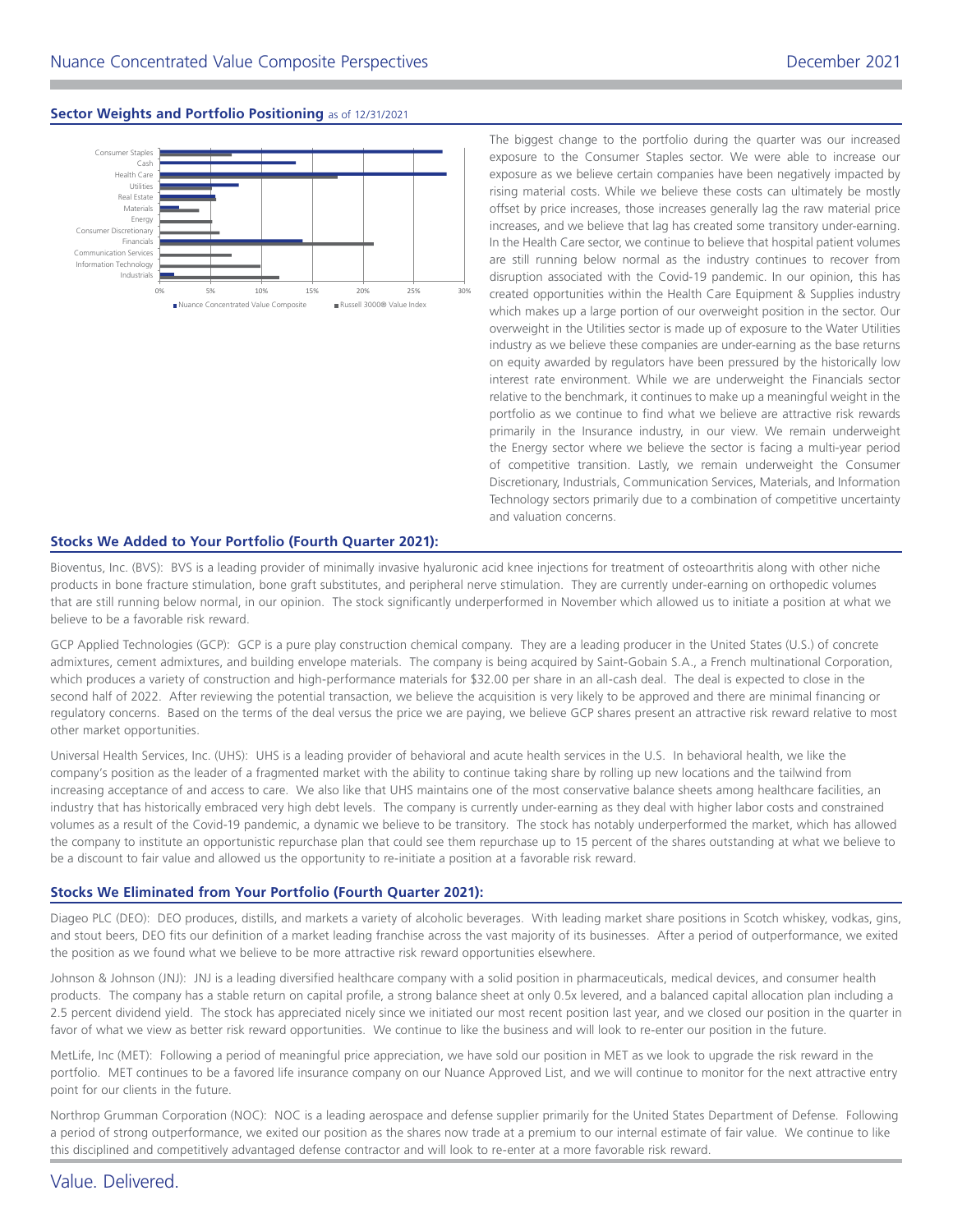# **Nuance Perspectives from President & Co-CIO, Scott Moore, CFA**

#### Dear Clients,

For the calendar year ending December 31, 2021, the Nuance Concentrated Value Composite was up 9.99 percent (net of fees) compared to the Russell 3000® Value Index, which was up 25.37 percent, and the S&P 500® Index, which was up 28.71 percent. From our perspective, since-inception performance is the most important barometer of performance, and in the period since inception (November 13, 2008 - December 31, 2021), the Nuance Concentrated Value Composite was up 14.27 percent (annualized and net of fees) compared to the Russell 3000® Value Index, which was up 12.49 percent, and the S&P 500® Index, which was up 15.76 percent.

#### Nuance Performance Goals

At Nuance, we have four overriding goals for our Concentrated Value investment strategy:

- 1. First, we seek to beat our primary benchmark (the Russell 3000® Value Index) more times than not during calendar years. Calendar year performance matters to us given how important that period is to most of our clients. We are unlikely to beat our benchmark each calendar year and expect to have particular difficulty outperforming during latter stages of the investment, valuation, and economic cycles. In our experience, those periods are usually characterized by high valuations, high levels of corporate leverage, and oftentimes very narrow markets in which investors do not appear to be focused on risk in general. In pursuing this goal, we note that since the inception of the Nuance Concentrated Value Composite on November 13, 2008, we have outperformed our primary benchmark 11 out of 14 years (including our stub year of 2008) and 10 out of 13 (not including the 2008 stub year).
- 2. Second, we seek to outperform our primary benchmark (since inception and net of fees) and to do so with less risk, as measured by the standard deviation of returns. As of December 31, 2021, we have accomplished this goal, given that the Nuance Concentrated Value Composite rose 14.27 percent (annualized and net of fees) between its inception on November 13, 2008 through December 31, 2021 compared to the Russell 3000® Value Index, which rose 12.49 percent. Further, during the same period, the Nuance Concentrated Value Composite had a standard deviation of 12.67 percent (annualized and net of fees), meaningfully lower than the 15.84 percent standard deviation of the Russell 3000® Value Index.
- 3. Third, we seek to outperform our peers over the long term (since inception) and to do so with less risk, as measured by the standard deviation of returns. Since inception, our peer group performance has also been solid, as illustrated by the Nuance Concentrated Value Composite's 1st percentile Sharpe Ratio metrics versus our peers (see Exhibit 1 below).<sup>1</sup>

#### Exhibit 11

| Peer Group Analysis 11/30/2008 - 12/31/2021         | Since Inception APR <sup>1</sup> | Standard Deviation (A) <sup>1</sup> | Sharpe Ratio (A) <sup>1</sup> |
|-----------------------------------------------------|----------------------------------|-------------------------------------|-------------------------------|
| Nuance Concentrated Value Composite (Gross)         | 14.76                            | 12.70                               | 1.12                          |
| Nuance Concentrated Value Composite (Net)           | 14.02                            | 12.69                               | 1.07                          |
| Morningstar Large Value Funds Peer Group (Median)   | 12.57                            | 15.70                               | 0.77                          |
| Peer Group Percentile and Ranking                   | 15th (135 of 895)                | 7th (60 of 895)                     | 1st (6 of 895)                |
| Morningstar Mid-Cap Value Funds Peer Group (Median) | 13.84                            | 17.56                               | 0.74                          |
| Peer Group Percentile and Ranking                   | 44th (127 of 292)                | 1st (1 of 292)                      | 1st (2 of 292)                |
|                                                     |                                  |                                     |                               |
| Lipper Multi-Cap Value Funds Peer Group (Median)    | 12.56                            | 16.24                               | 0.74                          |
| Peer Group Percentile and Ranking                   | 21st (69 of 334)                 | 3rd (9 of 334)                      | 1st (3 of 334)                |

4. Fourth and finally, we seek to beat our secondary benchmark over the long term (since inception) and to do so with less risk, as measured by the standard deviation of returns. Since inception on November 13, 2008 through December 31, 2021, the Nuance Concentrated Value composite was up 14.27 percent (annualized and net of fees) versus the S&P 500® Index, which was up 15.76 percent. Further, the Nuance Concentrated Value Composite had a standard deviation of 12.67 percent (net of fees) during the same time period, which is lower than the 14.51 percent standard deviation of the S&P 500® Index. As such our Sharpe Ratio was 1.09 versus the S&P 500® Index's Sharpe Ratio of 1.05. Accordingly, we believe our risk-adjusted returns are on track, though we are disappointed that since-inception performance is behind our secondary benchmark.

#### Nuance Perspectives<sup>2</sup>

#### 2021 Year in Review

The year 2021 can best be described as disappointing for us here at Nuance. Our Nuance Concentrated Value Composite was up 9.99 percent (net of fees), while the Russell 3000<sup>®</sup> Value Index (our primary benchmark) was up 25.37 percent and the S&P 500<sup>®</sup> Index (our secondary benchmark) was up 28.71 percent. Given the relative underperformance of the Nuance Concentrated Value Composite, we believe it is safe to say that the market and your Nuance team disagreed about where the best investment opportunities were for the entirety of the calendar year. Our longer-term results continue to be reasonable, in our view, as

'The Nuance Concentrated Value Composite is an all-capitalization value investment product and consists of separately managed accounts in the Nuance Concentrated Value strategy. Rankings and peer group comparisons are crea refer to the full disclosures.<br>"For more information on how to obtain our calculation methodology, a list showing the contribution of each holding in the composite to the overall composite performance, please contact Nuanc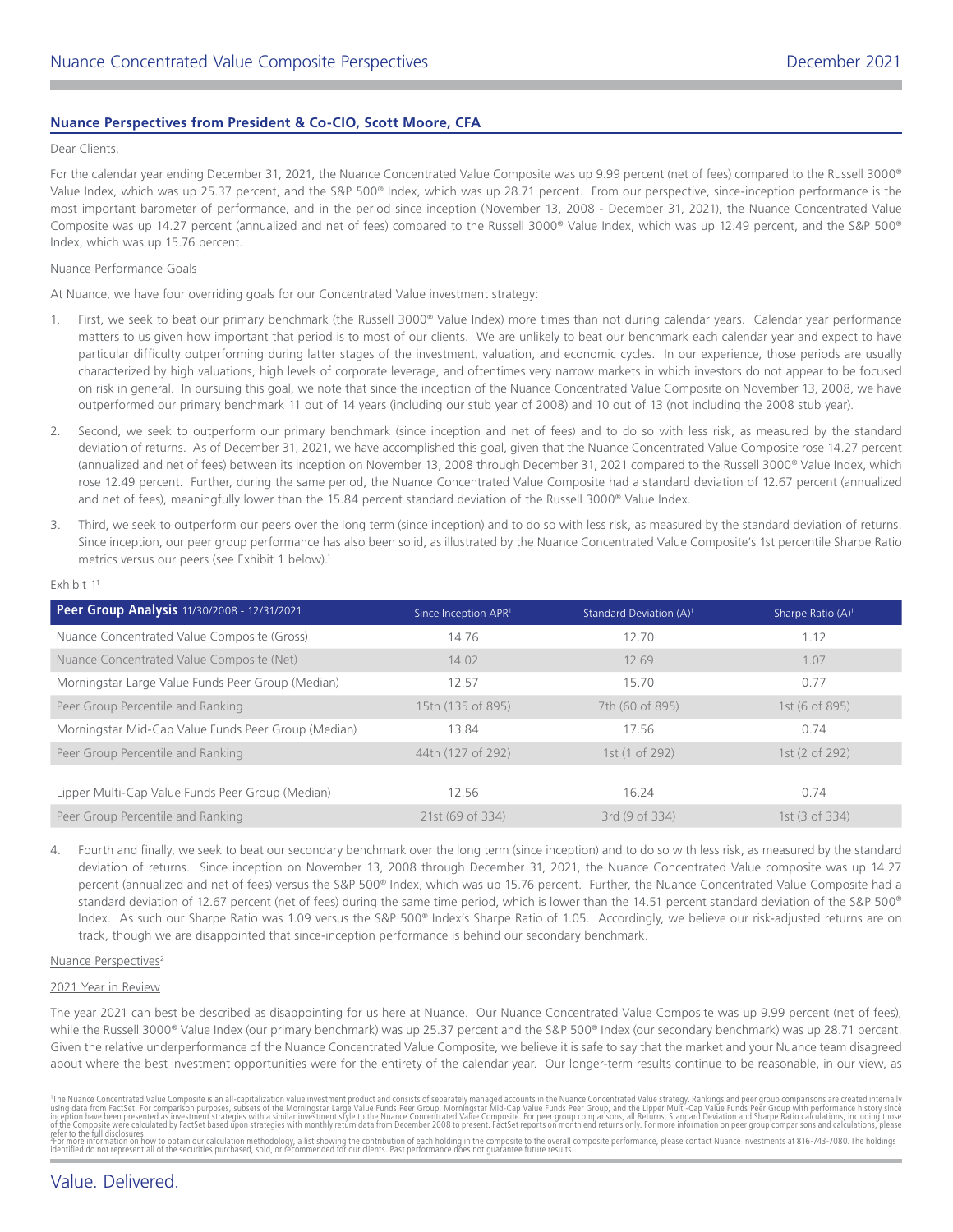noted above. That said, underperformance of approximately 1,500 basis points generally requires multiple underperforming sectors and issues, which was the case during 2021.

One of the most glaring areas of underperformance for our Nuance Concentrated Value Composite was the result of having no exposure to the Energy sector, the best-performing sector in the primary benchmark, the Russell 3000® Value Index. We continue to avoid the Energy sector due to what we believe are longterm competitive challenges within the sector. Buoyed by short-term boosts in demand and coming off multiple years of supply investment shortfalls, fossil fuel prices rebounded for both oil and natural gas in 2021. That led to the Energy sector portion of the Russell 3000<sup>®</sup> Value Index being up a robust 56.12 percent for 2021. Our team – through a significant and ongoing research effort – made the decision in 2017 that the Energy sector would likely be heading into a multidecade transition that would see demand fall from today's levels and ultimately slowly contract. This, in our opinion, creates a group of companies that are likely to lose market share over the long-term, thus stifling normal growth and leading to potentially dilutive acquisition and capital allocation decisions to get primary legacy businesses away from the transition. That stance for the firm was a significant contributor for our clients in 2018, 2019, and 2020 (using FactSet two-factor Brinson Attribution). In 2018 we had positive attribution of 97 basis points (bps), in 2019 we gained 129 bps of attribution, and 2020 saw 274 bps of attribution. To quote last year's 2020 year-end commentary, "our identification of the competitive structural issues within the businesses that comprise the Energy sector in 2017 continued to bolster relative performance. The Energy sector was down significantly during the 2020 calendar year and our investment strategy's lack of exposure added more than 200 bps to relative returns." For 2021, that identification and work within the context of our Nuance process did not bear fruit, and we lost close to 125 bps as a result. Would we change our stance after reflecting on 2021's poor performance year? The simple answer is no. We continue to believe that there are and will be structural issues over time in the traditional fossil fuel-led portions of the Energy sector, and we remain void the space just like we are in any company, industry, or sector facing significant competitive transitions. Our going forward Energy-related investments will be centered on electrical equipment, electric supplies, and other niche areas, products, technology, and services that support solar, geothermal, wind-oriented energy, and other sustainable energy sources that materialize over time all within the context of our investment process.

The Nuance Concentrated Value Composite also underperformed due to below-average stock selection in the Financials sector coupled with an underweight stance for this outperforming sector for the year. Our investments were focused on the lagging Insurance industry and stocks including Travelers Companies, Inc. (TRV), and Everest Re Group, Ltd. (RE) hurt performance. These results were in keeping with a broader market theme, in our opinion. TRV and RE were each up for the twelve-month period, but they did not gain as much as the Russell 3000® Value Index in 2021 in a market where investors appeared focused, we believe, on companies with lower-quality competitive positions, greater leverage, and/or potentially higher valuations based on our internal Nuance definitions. The Financials sector is a large and expansive sector with competitive challenges and technological disruption observed within many of its industries and subindustries, in our opinion. The consumer finance space (both consumer banks and services) is an example of an area within the Financials sector that we believe is fraught with competitive disruption and going forward competitive uncertainty that does not fit our Nuance process, yet that space did generally well in 2021. As our clients are aware, these are not attractive traits within the context of the Nuance investment process and thus are not areas we gravitate toward.

Another significant underperforming sector was the Health Care sector where our overweight stance and below-average stock selection hurt performance. Top holding Smith & Nephew PLC (SNN) is an example as it was down for the year as the different variants of Covid-19 once again extended the recovery of elective procedures particularly in Europe. That extension of the recovery was a theme across the Health Care sector and is the primary reason for underperformance, in our opinion. SNN continues to be representative of our investment process and is a top holding as of this writing and one of our compelling risk rewards heading into 2022. We will discuss the Health Care sector in more depth in the 2022 outlook.

We would also note underperformance in the Real Estate and the Consumer Staples sectors. Our investments in the Real Estate sector delivered negative attribution for 2021, primarily driven by our investment in Equity Commonwealth (EQC). EQC is an office REIT controlled by Sam Zell with more than \$23 per share in net cash on its balance sheet. During 2021, EQC made a failed takeover attempt which was perceived negatively by the market and caused the stock to underperform, in our opinion. As of the end of the year, with the stock near \$26 and net asset value per share of more than \$28, we still believe in our investment in EQC. Additionally, our underweight allocation to the Residential, Specialized (which includes self-storage), and Retail REITs caused negative relative performance, as those three GICS® sub-industries were all up more than 40 percent for the year, and we had no exposure to those sub-industries. Beiersdorf AG (BDRFY) was our worst performing Consumer Staples sector stock as cost pressure hurt near-term earnings and the stock underperformed. We continue to like both EQC and BDRFY and maintain top ten positions in each. Finally, modestly negative performance occurred in the Utilities, Industrials, and Materials sectors.

The positive sectors for the Nuance Concentrated Value Composite during the twelve-month period were just not meaningful enough to offset the negatives. That said, Communication Services was a positive sector for us as the sector underperformed the market and we were void the space. Additionally, the Information Technology sector was a positive for us as well as we were underweight the underperforming sector. Taken together, and as we discussed previously this year, the degree of the Nuance Concentrated Value Composite's underperformance certainly gives us pause and causes us to reflect more broadly on market sentiment, the market environment, and the traits leading and lagging the market. Overall, it is our opinion that the market has been in an aggressive late-cycle period where the risk component of the risk reward profile is generally not a paramount factor. Further, we have previously discussed our view on debt and leverage at length in our writings, and we have also discussed the apparent lack of downside risk appreciation that generally results from leverage. Finally, we would note that we believe there is a broader, seemingly speculative nature to this market environment that seems to be a common thread in historical late-cycle market periods. Considered together, these traits generally do not coincide with the investment opportunity set generated by our Nuance process; thus, when the market broadly prefers these traits, the Nuance Concentrated Value Composite can go through periods of underperformance. Clearly, 2021 was one of those times and a very difficult period. That said, underperformance can certainly breed opportunity, in our opinion, and we will discuss that more meaningfully below following a more detailed review of our portfolio attribution.

# 2021 Attribution Analysis

For the 12 months ended December 31, 2021, the Nuance Concentrated Value Composite was up 9.99 percent (net of fees) versus our primary benchmark, the Russell 3000® Value Index, which was up 25.37 percent. Thus, the strategy underperformed its benchmark by 15.38 percent. In studying the attribution (per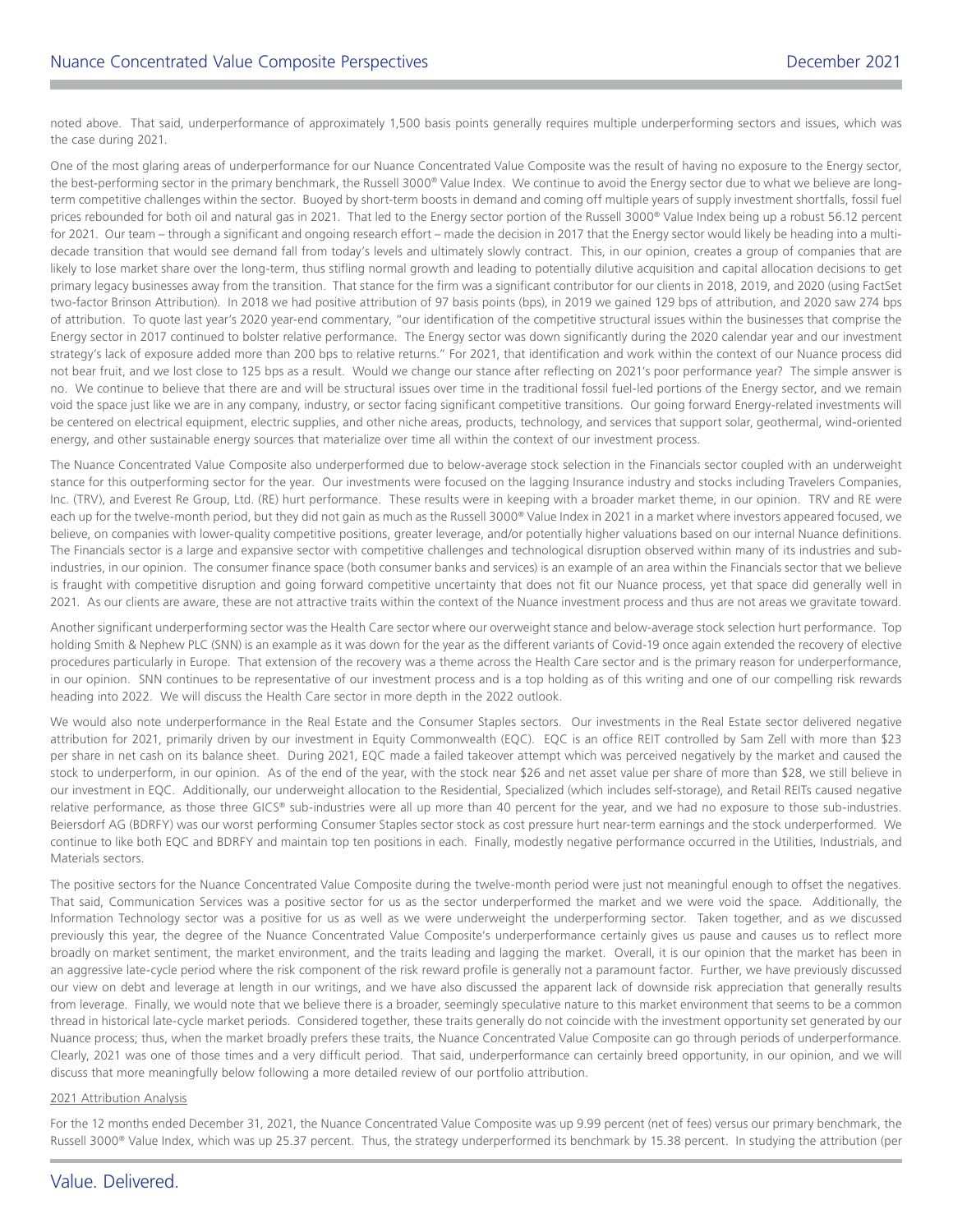FactSet two-factor Brinson Attribution), we make the following observations:

- 1. Our overweight in the Health Care sector was a meaningful detractor to performance. Our investments were primarily in companies that had exposure to elective procedures, where we believed that Covid-19-related disruptions had caused material transitory under-earning. Subsequent waves of Covid-19 variants and associated impacts such as hospital staffing shortages caused a more protracted return to normal earnings power in many of those companies, in our view. Positive contributors in areas that recovered more quickly, such as Dentsply Sirona, Inc. (XRAY) in dental, were not sufficient to offset the negative contribution from stocks such as Smith & Nephew plc (SNN) in orthopedics, which remains operating well below what we consider to be normal levels. We continue to have a positive view on the Health Care sector as of the end of 2021.
- 2. Our overweight in the Consumer Staples sector was also a meaningful detractor to performance. Our investment in personal care products leader Beiersdorf AG (BDRFY) was our worst performing stock in 2021, and the announced acquisition of Sanderson Farms, Inc. (SAFM), our best performing stock in 2021, was not sufficient to offset it.
- 3. Stock selection in the Financials sector contributed negatively to performance as the negative contribution from our investments in insurers such as Travelers Companies, Inc. (TRV) and Everest Re Group, Ltd. (RE) exceeded the positive contribution from investments in banks and diversified financials such as Valley National Bancorp (VLY) and Northern Trust Corporation (NTRS).
- 4. Our investment in Equity Commonwealth (EQC) was a negative contributor to performance as they were unable to complete any meaningful acquisitions, and we believe their large net-cash balance sheet proved to be a drag in the up-trending market of 2021.
- 5. Our underweight of the Energy sector was a negative contributor to our performance as 2021 experienced a cyclical rebound in commodity prices and Energy was the best performing sector in the Russell 3000® Value Index. We continue to believe there are major competitive issues impacting the companies making up the Energy sector as new technologies take share from legacy fossil fuels and we retain a negative view of the sector despite its short-term outperformance.
- 6. We made no investments in the Communication Services sector in 2021 as we saw the risk of significant competitive threats, over-earning, and high leverage in many companies in the sector. The Communication Services sector was the worst performing sector in the Russell 3000® Value Index and our underweight position contributed positively to our performance.
- 7. Our underweight position in the Information Technologies and Industrials Sectors contributed positively to performance, as did our investment in Northrop Grumman Corporation (NOC).
- 8. Lastly, our cash position had a negative total effect as the Russell 3000® Value Index was up 25.37 percent in 2021.

# 2022 Outlook

Opportunities for 2022 emphasize taking full advantage of the market's current propensity to under-appreciate valuation and financial strength (lack of debt) as primary investment opportunities and factors. Specifically, we are centered on three issues that we believe are creating transitorily negative issues and thus opportunity at our companies, two of which are relatively new and one that is stubbornly persistent. The two relatively new issues are the ongoing Covid-19 disruptions (new since first quarter of 2020) and the newer cost and inflationary pressures we are seeing across the economy that manifested clearly in 2021. The older and more stubborn issue is the oddity of low interest rates in the face of these very same cost and inflationary numbers. Inflationary pressures mean different things to different investors. At Nuance, they have historically led to classic margin pressures for our businesses that buy raw materials for use in their products. According to our research, these pressures can typically persist for 6-24 months before the pressures either abate or revert, or the inflationary pressures are passed through to customers in the form of pricing. During this margin compression period, we have observed significant investment opportunities created over time. We have some examples forthcoming.

Stock selection is always at the forefront of Nuance's approach and therefore is once again the focus of this 2022 outlook. As we look forward to 2022 and hope for continued incremental normalcy in our day-to-day lives, Nuance's bottoms-up investment work suggests a Nuance Approved List that trades at an approximate price-to-earnings (P/E) multiple of more than 33.0x (based on Nuance internal estimates and up from approximately 30.0x at December 31, 2020), which is the mid-cycle or normalized earnings for the companies we track and study and an internal estimate of valuation we have used since the inception of the firm. These valuation levels would be at peaks relative to the available history of our investment process. For context, the multiple has ranged from trough levels of approximately 10.0x price-to-earnings multiples (again, using our mid-cycle earnings estimates) during 2009 all the way up to the peak levels now actually above 33x that we are observing today. We continue to be keenly aware that that these broad valuation metrics should be reminding everyone of the downside risk in stocks, but alas, that doesn't seem to be a focus.

Against this backdrop, we believe significant pockets of opportunity have been created by the aforementioned transitorily negative factors of Covid-19, inflationary cost pressures, and the habitually low interest rate levels. These three primary issues are leading us to focus our capital in the less cyclical parts of the market as we approach 2022. We will emphasize three areas of opportunity we are seeing: the Health Care sector, the Consumers Staple sector, and the Insurance industry within the Financials sector. We will take these one at a time.

In 2021, the market disagreed with us that the Health Care sector was attractive. For 2022, the outlook is even better, in our opinion, as we compare our Health Care holdings' risk rewards to the market set of opportunities. Health Care continues to be a classic Nuance process opportunity group for 2022 as the traits being displayed, such as sustainable competitive advantages, above-average returns on capital through market cycles, and solid balance sheets, fit our core Nuance investment process at a high level. However, we believe transitory factors are causing this advantaged group of businesses to under-earn their mid-cycle or normal level of earnings, which we believe is leading the market to underestimate the long-term positive traits and value of these businesses. Covid-19 has been the key source of under-earnings since early to mid-2020 as care providers have dealt with procedure limitations, staffing shortages, and other uncommon disruptions, which has masked the underlying strength and long-term attractiveness of much of the Health Care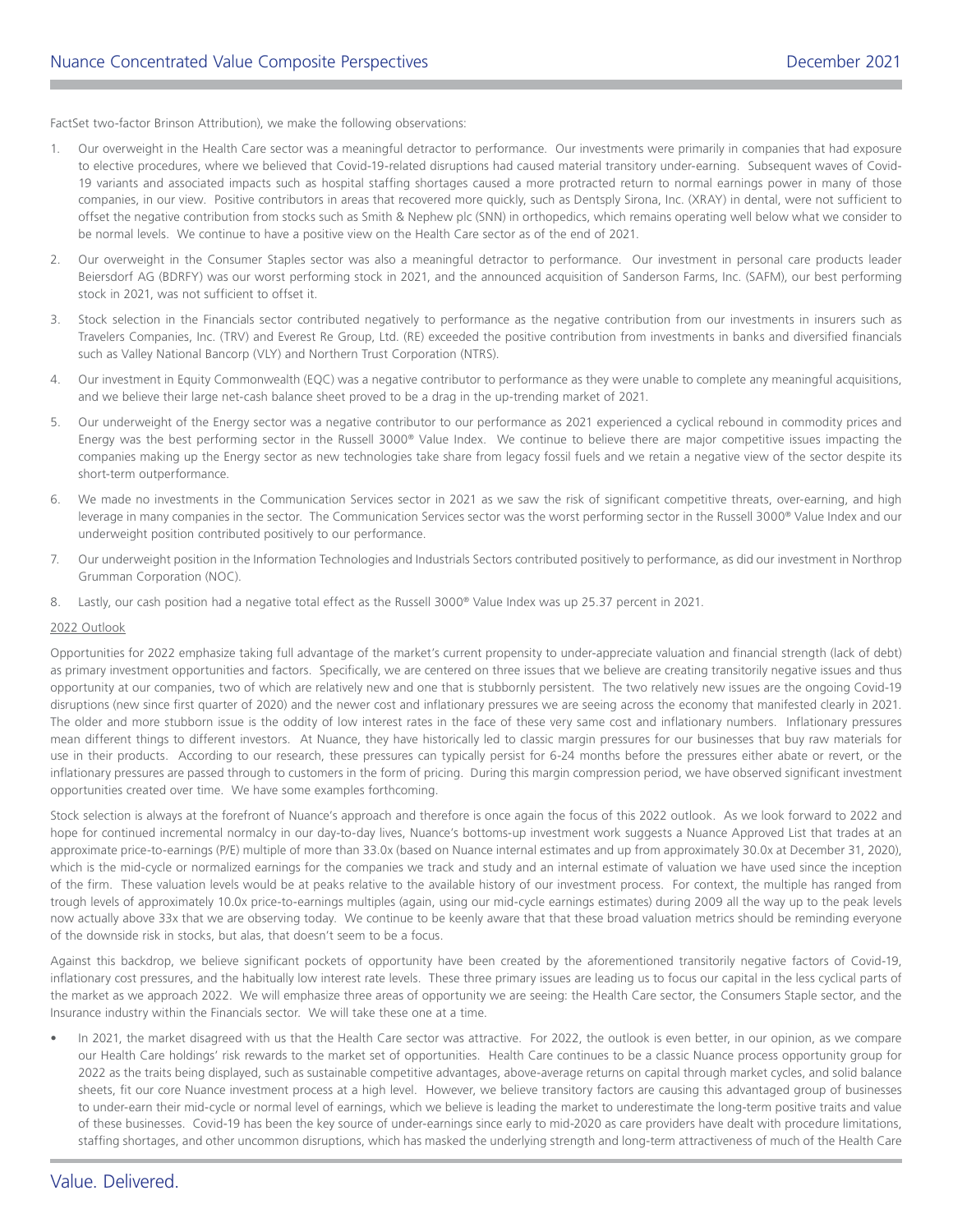space, in our view. Aging demographics, a less cyclical sector generally, and a technology-oriented set of barriers for many of the companies sets this group apart from the market over time. Combine that with the near-term transitory issues and we feel very comfortable with our overweight heading into the new year. Today, we are near a maximum overweight position given the quality of the companies we own, the under-earnings for transitory reasons, and the attractive valuations. Baxter International (BAX), Smith & Nephew PLC Sponsored (SNN), a new name in Zimmer Biomet Holdings, Inc. (ZBH), and Universal Health Services, Inc. (UHS) are all examples of compelling risk reward opportunities in today's market, in our view.

- We also believe the Consumer Staples sector, another non-cyclical space (a broader theme actually), has become incrementally more attractive as an underperforming 2021 generally enhanced the risk rewards for some of our favorite stocks, in our opinion, and our weighting in the sector is near maximum levels. The companies that comprise this sector have broadly faced numerous headwinds in 2021 including higher labor and transportation costs, rising raw material costs, and difficult comparisons coming off the pandemic-oriented buying binge that occurred for many household goods in 2020. Key raw materials within this sector for both products themselves as well as packaging needs include pulp, which is made from timber and has been buoyed by above trend housing demand for lumber; resin, which is a hydrocarbon derivative; as well as various chemicals. The price of these commodities has been increasing rapidly and has created a near-term transitory headwind across most of the companies that comprise the sector's cost of goods sold, in our view. As one example, Kimberly-Clark Corporation's (KMB) 3rd quarter 2021 regulatory filings suggested that cost of goods sold for the nine-month period ending September 30, 2021 increased by almost 10 percent while its revenues were up low single digits, creating significant margin pressure. Historically, and much like in previous cycles where a commodity inflation occurs, the price increases lag the commodity increases and we believe it will likely take 6 to 24 months for pricing to catch up with costs and margins to normalize higher. A recent example within the Consumer Staples sector where this transitory period existed was between 2006 and 2008, which was another period where commodity prices went up significantly and temporarily impacted returns on capital for many companies in the space resulting in lower short-term earnings, lower valuations, and a risk reward opportunity for our clients and team.
- Finally, we continue to be overweight the Insurance industry within the Financials sector. Financials are a large and expansive sector with competitive challenges and technological disruption observed within many of its industries. The consumer finance space is an example of an area within Finance that we believe is fraught with competitive disruption and going forward competitive uncertainty that does not fit our Nuance process, yet that space did generally well in 2021. That said, within the sector are industries and companies with what we believe to be solid long-term competitive positions. We continue to see the Property & Casualty Insurance industry as a primary opportunity space, with leading businesses like Travelers Companies, Inc. (TRV) one of our largest holdings as of December 31, 2021. Improving fundamentals, improved pricing, and solid financial positions have resulted in the space rebounding, but not enough to outperform the broader market and the more speculative or competitively challenged spaces in the Financials sector, in our view. As such, we continue to emphasize the space.

### Nuance Stocks

We will highlight three stocks heading into 2022. BAX, KMB, and BDRFY are each top 10 holdings and names we have added to throughout 2021 as their risk rewards have improved to historically attractive levels versus the market set of opportunities, in our opinion.

Baxter International Inc. (BAX): BAX is a leading manufacturer of kidney dialysis supplies and equipment along with IV fluids, pumps, nutritional compounds, pharmaceutical compounding supplies, pre-filled pharmaceutical bags, and certain surgical supplies. We believe the company is under-earning amid widespread declines in total hospital volumes due to Covid-19 mitigation efforts and elective surgery deferrals, a situation we view as transitory. They're also in the midst of an accretive acquisition of Hill-Rom Holdings, Inc. (HRC) which will bring in a leading position in hospital beds and patient monitoring equipment, products that we view as highly complementary to Baxter's IV pumps business. Prior to the HRC acquisition, we viewed Baxter as having normal earnings power of around \$4.00 per share, notable under-earning when compared to expectations of \$3.60 in earnings in 2021, primarily related to the above mentioned Covid-19 disruptions. However, the HRC acquisition, which closed in December with a total consideration of \$12.4 billion in an all-cash deal, is highly accretive to earnings, with our estimate of normal earnings power increasing to around \$5.30 after accounting for cost synergies that are highly likely to be realized, in our opinion. Baxter's typically strong balance sheet of approximately 1.0 times net debt to earnings before interest, taxes, depreciation, amortization, and rent (EBITDAR) was stretched to approximately 4.0 times on the deal, a level that we view as reasonable for a company with such a strong competitive position and stable return profile like BAX. We also like that the company has a clear plan and has committed to de-lever to under 3.0x leverage within 2 years. Today, the stock is trading at approximately 16.0-17.0x our estimate of normalized earnings and offers a compelling risk reward opportunity versus the broader set of our Nuance market opportunities (represented by our Nuance Master list of approved companies) which are trading at greater than 30.0x as a group.

Kimberly-Clark Corporation (KMB): KMB is a leading global manufacturer of a variety of staple household products, including diapers, wipes, feminine care products, adult incontinence products, and toilet paper. KMB's portfolio includes many notable brands our readers may recognize including Huggies®, Pullups®, Depends®, Cottonelle®, and Scott®. The Household Products sub-industry has long been a favorite sub-industry, given its stable demand profile, steady organic revenue growth rate, and limited risk of major technological disruption given the incumbents' scale, branding, and innovation. KMB has leading market shares in the geographies where it competes and is generally ranked #1 or #2 in its product categories, according to our research. Additionally, over the last few economic cycles, KMB has exhibited a high level of return on capital consistency with predictable peaks and troughs, has maintained reasonable leverage on its S&P A-rated balance sheet, and has displayed rational capital allocation policies, including its current 60 percent dividend payout ratio, which on today's stock price yields over 3 percent. This combination of product leadership and consistency with regards to its returns on capital, balance sheet and capital allocation policies has led our team to conclude that KMB has a solid competitive position and is well positioned for the future. KMB is expected to earn around \$6.25 per share in 2021 per Wall Street consensus estimates and we believe the company is under-earning its long-term potential. KMB has faced numerous headwinds in 2021 including higher labor and transportation costs. However, the largest issue facing KMB's reported earnings has been rising raw material costs, in our opinion. For KMB, key raw materials for its products and packaging include pulp, which is made from timber and has been buoyed by above trend housing demand for lumber, and to a lesser extent resin, which is a hydrocarbon derivative. The price of both commodities has been increasing rapidly and has created a near-term transitory headwind for KMB and its cost of goods sold. In fact, according to KMB's 3rd quarter 2021 regulatory filings, KMB's cost of goods sold for the nine-month period ending September 30, 2021 increased by almost 10 percent while its revenues were up low single digits, creating

# Value. Delivered.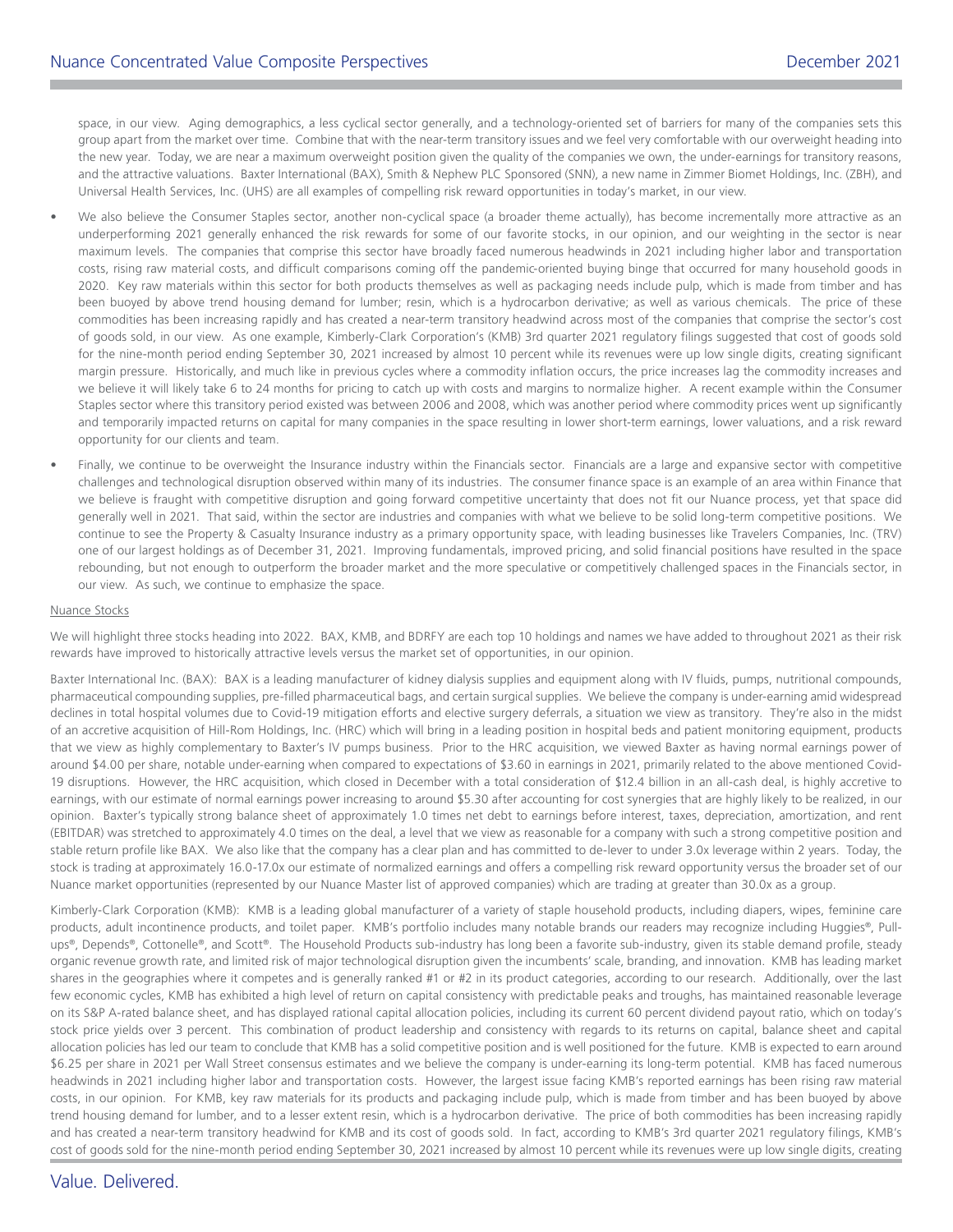significant margin pressure. KMB has already implemented price increases to help offset these raw material costs increases. Yet, much like in previous cycles including the commodity inflation cycle that happened between 2006 and 2008, the price increases have lagged the commodity increases and the Investment Team believes it will likely take a year or two for pricing to catch up with costs and margins to normalize higher. If organic revenues were to continue to grow in the low single digits, commodity inflation was to stabilize lower, and KMB was able to pass along price increases similar to prior cycles, then we believe KMB's earnings per share could reset higher. As of December 31, 2021, our average cost in KMB was approximately \$133 per share which equated to just over 17.5x the Investment Team's estimate of normalized earnings, a multiple that is below KMB's historical average and a multiple that is significantly more attractive than our Nuance proprietary long universe median multiple of more than 30.0x. If KMB's earnings per share were to reset higher and KMB's P/E multiple were to expand to levels in line with history, then meaningful absolute and relative upside could be generated, in our opinion. Additionally, we believe KMB's stable and well positioned balance sheet, when combined with its attractive dividend yield, should provide reasonable downside support for the stock in a market downturn. The combination of a company with an excellent competitive position in a desirable Household Products sub-industry, transitory under-earnings, and an inexpensive valuation is what the Investment Team looks for in an investment and explains why KMB was a top position in the Nuance Concentrated Value Composite at the end of the fourth quarter of 2021.

Beiersdorf AG Unsponsored ADR (BDRFY): BDRFY is a market-share leader in tape-style adhesives and serves the electronics, automotive, paper/packaging, construction, and consumer end markets. The company is also a leader in consumer products such as deodorants, sun care products, body lotions, facial moisturizers, and anti-aging creams. We believe the company is underearning as of this writing, primarily because of disruptions caused by the spread of Covid-19. The adhesives business had already started to weaken prior to the pandemic, but Covid-19 related government restrictions in much of the world shut down some manufacturing end markets for several months. Additionally, certain portions of the company's consumer products were negatively affected by Covid-19. Sunscreen saw much lower demand amid restrictions on travel or in some European and Asian countries, even leaving one's house. The company's ultra-premium skin care line (La Prairie®) experienced disruptions as consumers traded down to lower-priced items and as sales from travel-related end markets declined significantly. The skin care market in general has been relatively weak, as consumers have focused more on personal care items during stay-at-home orders. In addition, the company's balance sheet is much stronger than its peers, in our view, with a large net cash position compared to most of its peers, which carry approximately 2x net debt to EBITDAR. We believe this affords the company ample financial flexibility to take advantage of merger and acquisition opportunities, possibly raise its dividend, and/or engage in other capital allocation positive activities. Overall, we believe BDRFY is likely to experience a significant period of underearning as we expect it to earn approximately \$0.70 per share in 2021, well below our estimate of \$1.15-\$1.20 in normalized earnings per share (mid-cycle). At a stock price as of today's writing at approximately \$20.50, the result is a price-to-normalized-earnings multiple of approximately 17.0-18.0x, which is significantly more attractive than other market opportunities, in our opinion.

As always, we continue to optimize your risk reward using our time-tested Nuance process. This Nuance process places a significant emphasis on determining if a company has leading and sustainable market share positions across the vast majority of its businesses, can deliver above-average returns on capital versus peers over a business cycle, and has a strong financial position versus its peers over time as well. Once we have studied and understood those characteristics, we prepare our own proprietary financial statements for each business, attempting to normalize the financial statements of our potential investment to a state of normalcy or to what we think of as a mid-business cycle state. With those financial statements created, we then study historical valuation data to ascertain a fair value and downside value for each of the leading businesses that we believe have the traits of a successful investment. At that stage, we typically invest in the companies on our Nuance Approved List that, in our opinion, have significantly better risk rewards than the market set of opportunities. This overall process is designed to buy clients better-than-average companies, but only when we believe they have both less downside risk and more upside potential than the market set of opportunities.

Please visit our [website](http://nuanceinvestments.com) for more information about our team, our process and value investing. Follow us on [LinkedIn](https://www.linkedin.com/company/nuance-investments-llc) and [Twitter](https://twitter.com/NuanceInvest)! You may also receive information via traditional mail or [email](mailto:client.services%40nuanceinvestments.com?subject=). Call us at 816-743-7080. Click [here](https://www.nuanceinvestments.com/concentrated-value/commentary.php) for historical Concentrated Value Perspectives.

Thank you for your continued confidence and support.

Scott A. Moore, CFA